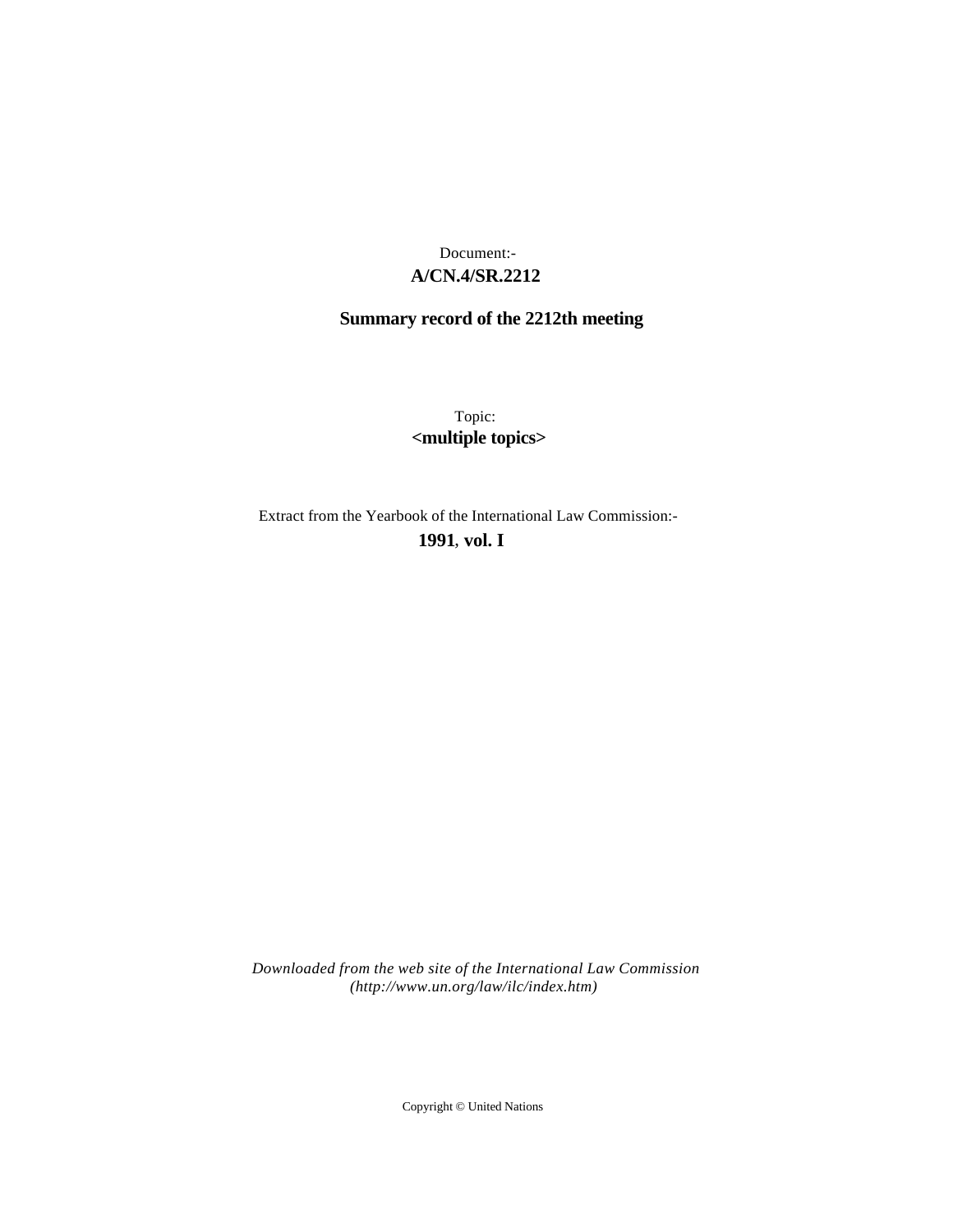a whole, any State should have the right to institute proceedings before the court by submitting a complaint in writing to the authority which was competent under the court's statute and which had to be an independent and impartial body entrusted with the task of investigating the charges and determining whether there was a *prima facie* case. In any event, the court could have jurisdiction only with the consent of the injured State, the State of nationality of the accused, the State of nationality of the victim or the State in whose territory the accused had been arrested. In practice, the consent of the latter State would be crucial because, in order to prevent abuse for purely political reasons, trial *in absentia* must not be permitted. The consent of that State would, moreover, make it unnecessary to have the rather complicated system envisaged by the Special Rapporteur in paragraph 2 of his possible draft provision, whereby a number of States would have to confer jurisdiction on the court in cases in which their own domestic courts also had jurisdiction to try the accused. Such a system might well jeopardize the jurisdiction of the court in the gravest cases, such as those involving war crimes or the crime of genocide.

53. He believed that States would be even less inclined to accept the review function of the court referred to in paragraph 4 of the possible draft provision than the conferral of jurisdiction on the court in first instance.

54. With regard to the relationship between the international criminal court and the Security Council, he continued to believe that the crimes of aggression and threat of aggression were *sui generis,* in that, by definition, they existed only if the Security Council characterized certain acts as such. In those circumstances, it was very difficult to see how an international criminal court could find an individual guilty of having committed the crime of aggression or threat of aggression if the Security Council had not acted or if it had found that aggression or threat of aggression had not been committed. On that point, he did not fully agree with Mr. Pellet's comments (2209th meeting) concerning the judgment of ICJ in the case between Nicaragua and the United States of America, in so far as the Court, rightly or wrongly, depending on one's view on the admissibility of the claim, had dealt with self-defence, which was very different from aggression. It would not only be strange to have two different determinations by the Security Council and the court, but it would also be detrimental to the international legal order for an international criminal court to find, for example, that a senior official was guilty of the crime of aggression when the Security Council had held that there had been no aggression on the part of the State to which that official belonged. That did not mean that the international criminal court would not be able to deal with cases involving an armed conflict: it would have to do so if it was called upon to try war crimes.

55. In conclusion, he expressed the hope that the Commission would rapidly be able to agree on a specific proposal concerning the establishment of an international criminal court in particular.

*The meeting rose at 11.35 a.m.*

## **2212th MEETING**

*Wednesday, 22 May 1991, at 10.05 a.m.*

#### *Chairman:* Mr. Abdul G. KOROMA

*Present:* Mr. Al-Baharna, Mr. Al-Khasawneh, Mr. Barboza, Mr. Barsegov, Mr. Beesley, Mr. Calero Rodrigues, Mr. Diaz Gonzalez, Mr. Eiriksson, Mr. Francis, Mr. Graefrath, Mr. Hayes, Mr. Illueca, Mr. Mahiou, Mr. McCaffrey, Mr. Njenga, Mr. Ogiso, Mr. Pawlak, Mr. Pellet, Mr. Sreenivasa Rao, Mr. Razafindralambo, Mr. Roucounas, Mr. Sepulveda Gutierrez, Mr. Shi, Mr. Solari Tudela, Mr. Thiam, Mr. Tomuschat.

#### **Expression of condolences on the death of Mr. Rajiv Gandhi, former Prime Minister of India**

1. The CHAIRMAN said that he had learned with horror of the circumstances of the death of Mr. Rajiv Gandhi, former Prime Minister of India. All members of the Commission would no doubt wish to join him in mourning the loss of a great statesman. On behalf of the Commission he extended heartfelt sympathy to Mr. Sreenivasa Rao, to Mr. Gandhi's family and to the people of India in their irreparable loss.

2. Mr. Sreenivasa RAO thanked the Chairman and all members of the Commission for their expression of sympathy on the tragic loss suffered by the Indian people. The assassination of a promising and much-loved political leader provided fresh evidence, if such were needed, of the timeliness of the task on which the Commission was currently engaged.

## **Draft Code of Crimes against the Peace and Security of Mankind<sup>1</sup>**  *(continued)* **(A/CN.4/435 and Add.l,<sup>2</sup> A/CN.4/L.456, sect. B, A/CN.4/L.459 and Corr.l and Add.l, ILC(XLIII)/Conf.Room Doc.3)**

[Agenda item 4]

## NINTH REPORT OF THE SPECIAL RAPPORTEUR *(continued)*

## ARTICLE Z *and*

JURISDICTION OF AN INTERNATIONAL CRIMINAL COURT<sup>3</sup> *(continued)*

3. Mr. SOLARI TUDELA said that, in part one of his report, the Special Rapporteur advocated a single penalty

<sup>&</sup>lt;sup>1</sup> The draft code adopted by the Commission at its sixth session, in 1954 *(Yearbook... 1954,* vol. II, pp. 151-152, document A/2693, para. 54) is reproduced in *Yearbook... 1985,* vol. II (Part Two), p. 8, para. 18.

<sup>2</sup> Reproduced in *Yearbook ... 1991,* vol. II (Part One).

 $3$  For texts of draft article Z and of possible draft provisions on jurisdiction of the court and criminal proceedings, see 2207th meeting, para. 3.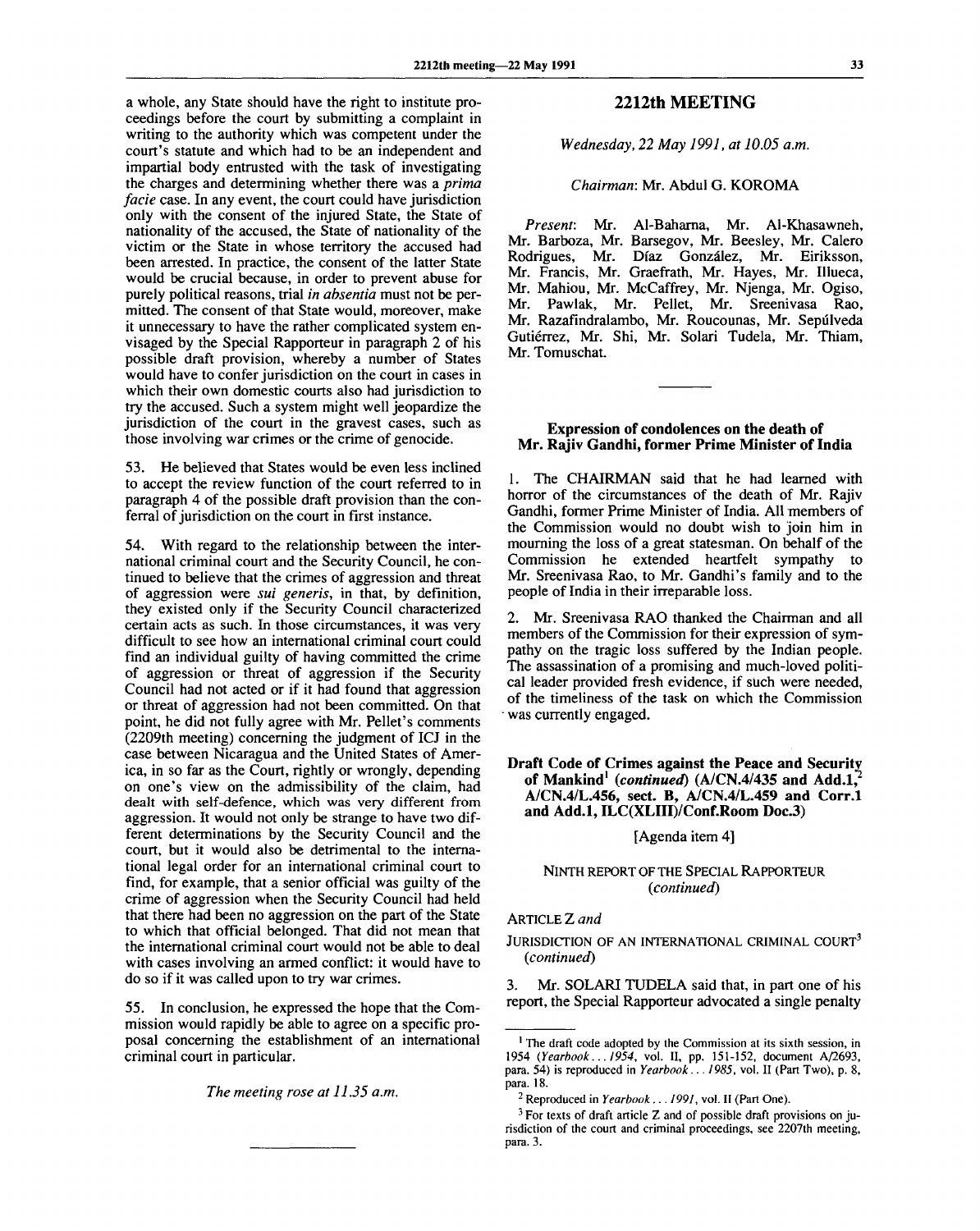for all crimes against the peace and security of mankind, with extenuating circumstances reducing the penalty to 10 to 20 years' imprisonment. In his own view, however, it would be preferable, in the absence of such extenuating circumstances, to lay down a minimum and a maximum penalty and leave it to the court to exercise its discretion in applying the appropriate penalty according to the circumstances.

4. The worldwide trend in favour of the abolition of the death penalty was also to be seen in the Latin American region, as reflected not only in the municipal law of the various Latin American countries but also in the American Convention on Human Rights. The Convention did not prohibit the death penalty itself, but did prohibit its reintroduction once it had been abolished. Life imprisonment did not seem to be compatible with the Latin American legal system. The criterion adopted in the American Convention on Human Rights, for instance, was that penalties should not only be correctional in nature but should also rehabilitate the convicted person so that he could resume his place in society. A more realistic penalty would be imprisonment for a minimum of 10 years and a maximum of 25 years, which was the longest term of imprisonment in many Latin American countries. One advantage was that the prisoner could not be released on parole.

5. He shared the reluctance of other members about extending the penalty of confiscation of property to the heirs and relatives of the accused. None the less, such a penalty would be appropriate in some cases, for instance, unlawful trafficking in narcotic drugs. Money and means of transport could be confiscated where it was clear that they had not been restored to those from whom the property had been taken unlawfully. It would, however, be advisable to specify to whom any confiscated property should be assigned.

6. The establishment of an international criminal jurisdiction, which was the subject of part two of the report, had aroused great interest throughout the world and the recent press campaign reflected public opinion in the matter. In the circumstances, the Commission had a political responsibility to expedite its work with a view to establishing an international criminal court. It might therefore wish to appoint a working group to study the matter or to adopt some other appropriate procedure. The first reading of the Code could then be accompanied by an initial draft of a statute of the international criminal court.

7. The Special Rapporteur proposed a possible provision on the jurisdiction of the international criminal court, suggesting two possible alternatives, namely, that jurisdiction should be confined to the crimes defined in the Code, or that it should extend to the crimes listed in an annex to the statute of the court. His own view was that the court's jurisdiction should not be confined to crimes against the peace and security of mankind but that the court should be able to try international crimes in general. If that was what was meant by a list of crimes annexed to the statute of the court, he could agree to the Special Rapporteur's second alternative. It should, however, be specified that, in the case of crimes against the peace and security of mankind, the court's jurisdiction

would be compulsory, which did not mean that it would be exclusive. It could have exclusive jurisdiction at first and at second instance, or at second instance only where the crime had been tried by a competent national court as provided for under subsequent paragraphs of the proposed draft provision. In that event, there would be concurrent jurisdiction.

8. The provision on criminal proceedings suggested by the Special Rapporteur embodied two ideas: first, that only States could institute criminal proceedings and, second, that, in the case of crimes of aggression, there must be a prior determination by the Security Council that such a crime existed. So far as the second idea was concerned, he agreed with Mr. Pellet (2209th meeting) that such a provision would be inadvisable, since it would be tantamount to extending the power of veto vested in the permanent members of the Security Council under the Charter of the United Nations to a power to find the alleged perpetrator of an aggression innocent. That was not in keeping with the intention of the authors of the Charter and it would be unacceptable.

9. It also seemed that access to the court would be reserved for States alone, but it was important to recognize the possibility of access by non-governmental organizations, by international organizations, and indeed, by individuals. In the case of an environmental crime, for instance, it would be far simpler for a non-governmental organization such as Greenpeace or a similar body to institute criminal proceedings, since States had to tread carefully in their international relations. The same was true of war crimes and serious human rights violations, when the Red Cross or Amnesty International, for example, could act more easily. At the same time, to ensure that a non-governmental organization did not institute criminal proceedings directly, a provision could be included in the statute of the court to the effect that a case should be referred to the relevant prosecution authorities, which could then, if they endorsed the case, initiate proceedings on behalf of the non-governmental organization.

10. Mr. AL-BAHARNA said that he welcomed the addendum to the Special Rapporteur's ninth report, which unravelled some of the inherent doctrinal complexities, and also presented two possible draft provisions as a basis for discussion.

11. Paragraph 1 of the possible draft provision on jurisdiction set forth two alternatives regarding the extent of the court's jurisdiction. The first limited jurisdiction to the crimes defined in the Code, while the second extended it to crimes defined in an annex to the statute. It was apparent from the statement in the report, concerning the court's jurisdiction *ratione materiae,* that the Special Rapporteur had not foreclosed the possibility of extending the court's jurisdiction, and the alternative in square brackets was therefore not entirely without utility. On the other hand, since the idea of an international criminal court was linked to the draft Code, it would be inadvisable at that point to extend the jurisdiction of the court beyond the category of crimes defined in the Code. Should States consider it appropriate to extend the court's jurisdiction later on, they would no doubt be able to do so by amending the statute accordingly.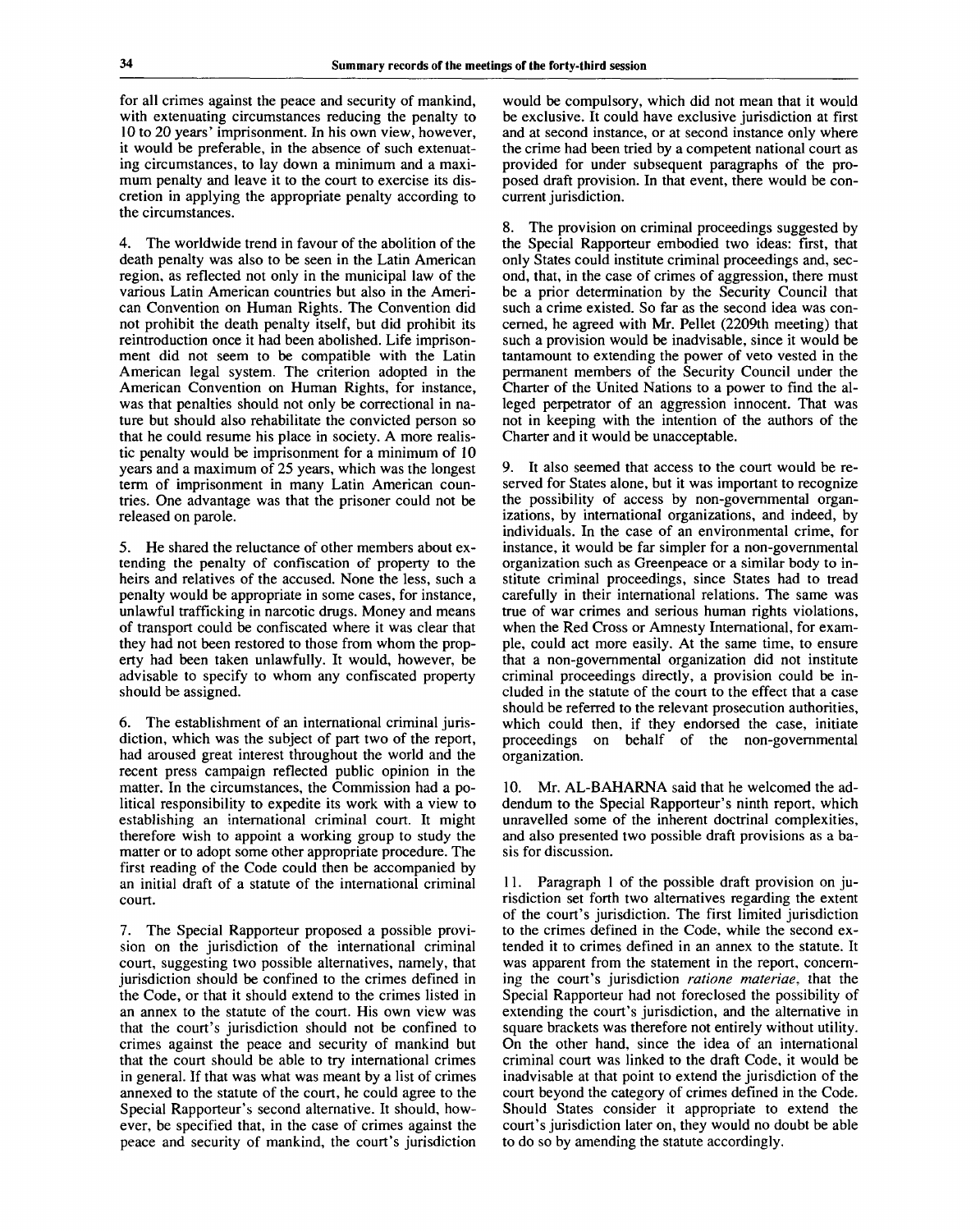12. As far as the court's jurisdiction *ratione personae* was concerned, the Special Rapporteur had taken account of members' concern that the criminal jurisdiction of States should be respected and, accordingly, paragraph 1 made the court's jurisdiction subject to the consent of the States concerned. The principle of conferment of jurisdiction was essential to the proposed statute, but it would be helpful if the reasons behind the differentiation between territoriality and other principles, including those relating to nationality and to the victim State, were more fully explained. The Special Rapporteur acknowledged that, although there was no general rule limiting criminal jurisdiction to the law of the place where the crime was committed, the territorial principle was none the less the one generally applied.

13. Paragraphs 1 and 2 of the draft provision invited comparison. Whereas paragraph 1 dealt with the exercise of criminal jurisdiction on the basis of the place where the crime was committed, in other words, on the basis of territoriality, paragraph 2 dealt with jurisdiction on the basis of the nationality of the accused or the victim State, in other words, on the basis of the principle of personality. Under paragraph 1, therefore, the court could only try the accused if the State in which the crime had been committed conferred jurisdiction upon it, whereas, under paragraph 2, conferment of jurisdiction by the State or States concerned was only necessary where such States also had jurisdiction over the individuals in question under their domestic legislation. The effect of paragraph 2 was to reduce, in theory, the number of States required to confer jurisdiction on the court. Hence it was necessary to consider whether the nationality principle was of less legal significance than the territoriality principle as far as conferment of jurisidiction was concerned. A State might, for instance, consider it necessary to exercise jurisidiction on the basis of the personality rather than the territoriality principle, for as PCIJ had opined in the *Lotus* case,  $\frac{4}{3}$  nearly all systems of law extended their action to offences committed outside the territory of the State. Furthermore, the territoriality principle was itself capable of creating what the Special Rapporteur called a "veritable obstacle course" in terms of the number of States seeking and withholding conferment. In the light of those facts, it would be extremely useful if those principles, and in particular the territoriality principle, could be reviewed in detail.

14. Paragraph 3 was to be welcomed, for the power to challenge a court's jurisdiction was a generally recognized right that was inherent in every court. In addition, all international courts recognized the principle of competence. Paragraph 4 was likewise essential in that it confirmed rights that were an integral part of any judicial institution. For example, if two or more States were to claim the exclusive right to confer jurisdiction on the basis of the criteria laid down in paragraphs 1 and 2, the court should obviously have jurisdiction to adjudicate upon those claims.

15. Paragraph 5 was acceptable, since clarification of principles of law was a necessary function of courts of

law, but the question arose of the scope of the paragraph, and in particular of the expression "international criminal law". In his view, the terms of paragraph 5, like those of paragraph 1, should be confined to the draft Code or to the annex to the statute. To that end, paragraph 5 could be reworded to read: "The court may be seized by one or by several States with the interpretation of the provisions of the Code of Crimes against the Peace and Security of Mankind". Furthermore, a number of different words had been used to express the same idea and it would be preferable to replace such words as 'competence'', "seize'' and "cognizance" by "jurisdiction".

16. The draft provision on criminal proceedings stipulated that the proceedings should be instituted by States. However, both logic and principle dictated that the court should be accessible to other bodies and to individuals as well, failing which its action might be stultified. For instance, States might not wish to take proceedings for policy considerations, and the Secretary-General of the United Nations for example, or bodies such as ICRC or intergovernmental organizations might be more interested in doing so, particularly since the crimes under the draft Code concerned crimes against the peace and security of mankind. It might also be necessary to consider whether the court should be accessible to individuals, since individuals could be subjected to unduly severe penalties by national courts for crimes under the Code. Such individuals should surely have the right to seek review by the international criminal court of the sentences handed down against them.

17. Paragraph 2 contained a questionable proposition and one that he found hard to accept. The Security Council was a political body governed by the veto system; to make criminal proceedings subject to its consent would be tantamount to subjecting international judicial machinery to the power of veto vested in the five permanent members of the Security Council and that might impede the development of an international criminal jurisdiction. The power vested in the Security Council under Article 39 of the Charter of the United Nations to determine the existence of any threat to the peace, or act of aggression did not preclude the instituting of criminal proceedings by States and other entities empowered to do so under the statute. The nature of the competence under Article 39 was political and, as such, could not be regarded as an impediment to the exercise of jurisdiction by the court with regard to crimes of aggression and threat of aggression.

18. Mr. PAWLAK said that, like almost all members, he was in favour of including provisions on penalties: without penalties and instruments for implementation the draft Code would be a paper tiger. The Code had direct meaning both as an instrument of punishment and as an important deterrent. Admittedly, the principle of *nulla poena sine lege* called for penalties, but it did not indicate what the penalties should be or how they should be applied. He agreed with the Special Rapporteur that the penalties should be included in the Code itself and not incorporated with the Code in domestic legislation. In view of the variety of possible crimes, degrees of guilt and circumstances, there should be a separate penalty for each crime. The adoption of a single penalty was the eas-

<sup>&</sup>lt;sup>4</sup> See 2210th meeting, footnote 8.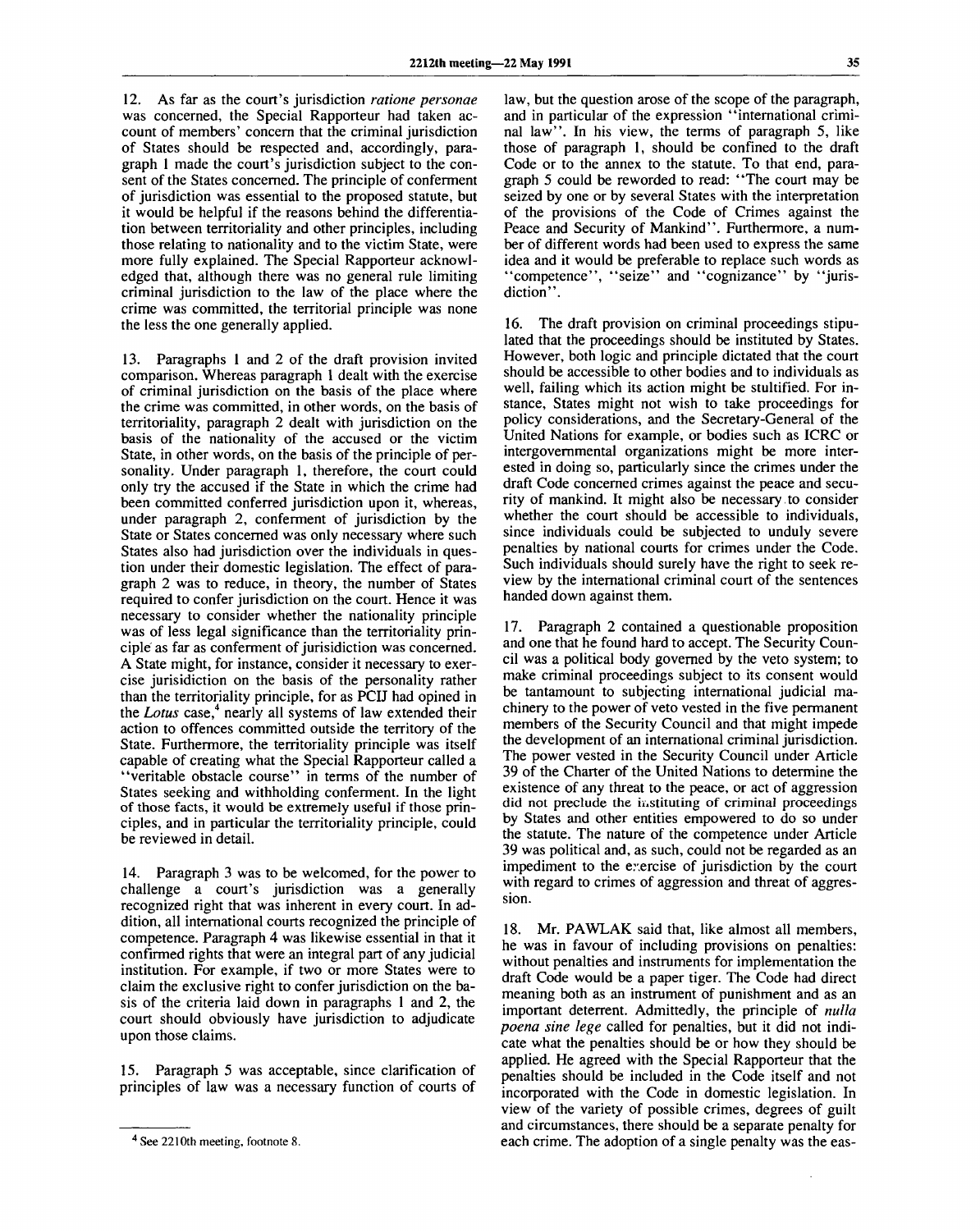ier approach, but it was not justified. He could not, therefore, support the proposals made in draft article Z.

19. The severity of the penalties should depend on the nature of the crime and the circumstances in which it was committed. The matter should not be left to the judge, but should be dealt with in the Code itself. The trend in criminal policy in many States was away from the death penalty, but the Commission must be realistic and must not exclude any form of punishment, especially as far as grave war crimes were concerned. For the same reason, life imprisonment should be viewed as an important penalty and should not be ruled out. Both extenuating and aggravating circumstances should also be taken into account. Provision should, of course, be made for supplementary penalties, but the aim must be punishment, not simply restoration of stolen or misappropriated property. Such property should be returned to the rightful owners, but property confiscated by the court must be property actually owned by the perpetrator of the crime.

20. At the previous session he had commented on the question of an international criminal jurisdiction, and the report on that session<sup>5</sup> had set out a number of options. The Commission must now take a position on the establishment of an international criminal court based on paragraph 3 of resolution 45/41 without waiting for further guidance from the General Assembly. It was time for the Commission to decide whether it was in favour of establishing a permanent international criminal court with exclusive jurisdiction for such crimes as aggression, apartheid, genocide and large-scale drug trafficking. At the same session a working group had done some work on the subject, and the Commission now needed to address a resolution to the General Assembly giving an outline of the draft Code and its basic principles. A working group might be set up with a view to producing a draft document by the end of the current session.

21. The role of the Security Council with respect to the international criminal court was a complex problem. The special responsibilities of the Security Council under the Charter of the United Nations could not be limited, or ignored by the Commission, but that consideration did not imply any limitation on the prerogatives of an international court. It was a political fact that the era of East-West confrontation was over, and the Commission must reorient its thinking accordingly in its approach to the role of the Security Council. The Council had recently shown unanimity in confronting difficult problems, and there were grounds for optimism that its role in the future would help rather than hinder the activities of the court. If the Council did not make a prior determination of the existence of the crimes of aggression or the threat of aggression, the court should be free to decide, in accordance with the Code, on its own procedures in the matter.

22. Mr. FRANCIS said that he had been surprised by the negative approach taken by the General Assembly to the question of the establishment of an international criminal jurisdiction. Happily, the matter had been referred back to the Commission, which must now press ahead. He endorsed the suggestion that a working group should be set up with a view to concluding the topic as quickly as possible.

23. He had no difficulty with the essence of paragraph 1 of the possible draft provision on the jurisdiction of the court but, read in conjunction with paragraph 2, the provision did not go far enough. To take an example from recent events in the Gulf, it was conceivable that an offender might be found in another State and protected there by a regime which supported the offender's position. Such a State would be unlikely to consent to the jurisdiction of the international court. The Commission must be realistic and send to the General Assembly draft proposals including a "drag-net" which would be effective in bringing all offenders against the Code to trial. Under the 1948 Convention on the Prevention and Punishment of the Crime of Genocide there was an option for an offender to be tried by an international tribunal (article VI). The 1973 International Convention on the Suppression and Punishment of the Crime of Apartheid, which, admittedly, was not universally accepted, also contained principles on which the Commission could draw. For example, in article IV *(b)* it required all States Parties to enact legislation to try offenders, including stateless persons, regardless of where the offence had taken place. Again, in accordance with article V, persons charged under the Convention might be tried by a competent tribunal of any State Party having jurisdiction over the offence in question. He commended that approach to the Special Rapporteur, for the Code deserved no less.

24. He agreed with members who had questioned the advisability of the Special Rapporteur's proposal concerning the court's review competence, as set out in paragraph 4 of the possible provision. Adoption of the proposal would not improve the court's efficiency and would create problems for many States which had appeal regimes.

25. Under the terms of paragraph 1 of the possible draft provision on criminal proceedings, the right to institute proceedings was limited to States. However, in paragraph 137 of its 1990 report<sup>6</sup> the Commission had discussed two options: the most limited access, and the most liberal access, which granted that right not only to any State, but also to any organization or individual. Since the aim of the Code was to try individual offenders rather than States, the most liberal access was clearly preferable.

26. He did not concur with some members of the Commission regarding paragraph 2 of the provision, on the role of the Security Council. His starting point was the Definition of Aggression, adopted by the General Assembly in  $1974$ .<sup>7</sup> At that time, the Assembly had drawn the Security Council's attention to the Definition and recommended that it should be taken into account by the Council in determining the existence of an act of aggression. Now, so many years later, the Council could not argue that it was unaware of the Definition. However, the Assembly had also stated that the list of acts of aggres-

*Yearbook ... 1990,* vol. II (Part Two).

<sup>6</sup> Ibid.

 $7$  See 2211th meeting, footnote 4.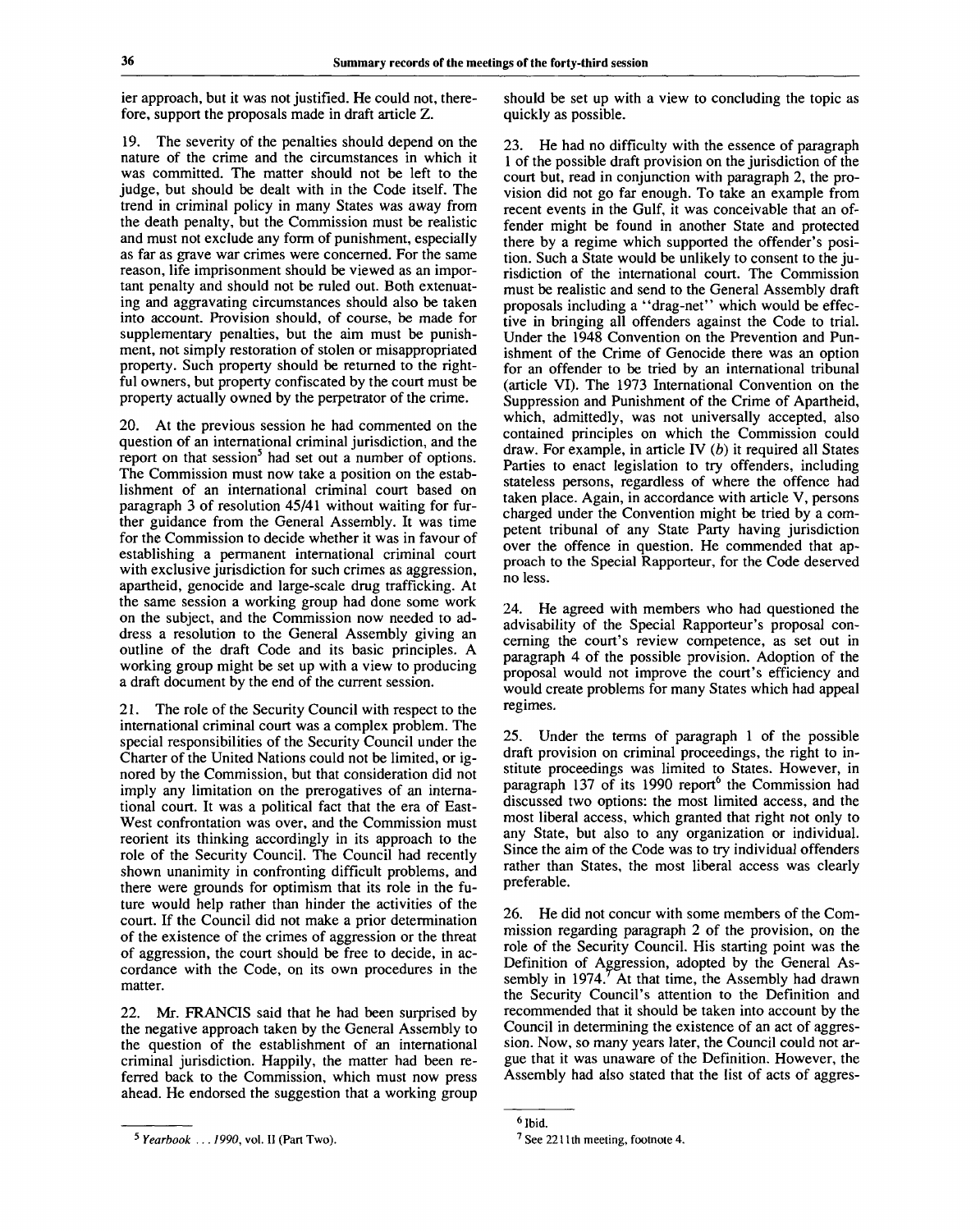sion was not exhaustive and that the Council might determine that other acts constituted aggression under the Charter of the United Nations. Once the Assembly accepted the acts of aggression defined by the Commission, the Council would have to take them into account as well. There ought to be no difficulty on that point, because the acts of aggression included in the Code were taken from the Definition adopted by the General Assembly. Only in unusual cases would the Security Council need to make a determination.

27. The Special Rapporteur's recommendations on penalties did not go far enough. Several members of the Commission rightly preferred a range of penalties suited to the gravity of the offences, and in that connection he endorsed the suggestions made by Mr. McCaffrey at the previous meeting.

28. States should be allowed to reach the goal of abolition of the death penalty gradually. If a specific reference to life imprisonment was included in the Code, certain States would not adhere to it. It was preferable to show flexibility and allow less rigorous penalties to be imposed. There was much to be gained by that approach, and much to be lost by insisting upon a rigid posture.

29. As to the question of confiscation, he agreed with the Special Rapporteur that confiscated property could be assigned to charities, but would go even further. For example, such property could be distributed among the relatives of the victims, or, in the case of property confiscated in connection with drug trafficking, it could be used to support clinics for rehabilitating drug addicts.

30. Mr. HAYES said that the Commission had reported on the question of an international criminal court to the General Assembly at its forty-fifth session, in response to a specific request made at the forty-fourth session.<sup>8</sup> Although the report had been well received by the Sixth Committee, guidance had not been forthcoming on which of the three models for a court described in the report was most acceptable and on which options were favoured for the competence, jurisdiction and structure of such a court.

31. Paragraph 1 of the draft on jurisdiction dealt with two aspects, the first being jurisdiction *ratione materiae.* Over the years, proposals had been made in various quarters to establish an international criminal court for specific criminal acts, mainly genocide, apartheid and, more recently, international drug trafficking and violations of humanitarian law. The Commission had itself raised the question and reported to the General Assembly several years previously, again without receiving a direct response. The draft Code as it was taking shape included those specific offences as well as others, and, in his view, they were the crimes to which the jurisdiction of the court should extend. He therefore favoured the Special Rapporteur's formulation at the beginning of paragraph 1 rather than the one contained in square brackets. Jurisdiction should not be confined to only some of the crimes in the Code, even temporarily. There was no justifiable criterion for such selectivity, which would inevitably be invidious. There were acts other

than those in the Code that amounted to international crimes, yet he did not favour a provision to cover them. Apart from the fact that they were hardly of sufficient gravity to merit international jurisdiction, there was no agreement as to what they actually were, and specific identification of their elements was lacking. The task of the court would thus be impossible.

32. The second aspect raised in paragraph 1 of the possible draft provision on jurisdiction also touched upon paragraph 2 of the draft, namely, the derivation of jurisdiction *ratione personae.* It was his impression that the Special Rapporteur foresaw ratification or acceptance of the statute of the court by a State as conveying that State's will to join in establishing the court, with potential jurisdiction as set out in the provisions in question. In other words, it would not include advance consent by that State to the exercise of jurisdiction. On the contrary, specific consent would be required for each individual case. If that was the Special Rapporteur's understanding, he agreed that the State in whose territory the crime had been committed was the most important State for conferment of jurisdiction upon the international court. That was the most widely used basis for national jurisdiction. He would go further than the Special Rapporteur and say that only the consent of that State should be required for the purpose of conferring jurisdiction on the court. Thus, he would delete paragraph 2, for a requirement for numerous consents would tend to paralyse the court. That might be less likely if ratification of the statute implied the advance consent of the ratifying State in any case in which its consent was required for conferment of jurisdiction. However, if the State where the accused was found was not required to give consent to jurisdiction, another problem arose. Should that State be unwilling to send the accused before the court, there would be the question of an *in absentia* trial, a proceeding which he considered undesirable. If the Commission's proposals raised that question, it would have to be discussed.

33. Paragraph 3 was logical, but he had doubts about the desirability of paragraph 4. What rules or criteria could the court invoke in adjudicating disputes between States on judicial competence or indeed reviewing sentences of rival national courts? The trend in the *Lotus* case decision<sup>9</sup> went against the existence of international law rules prohibiting grounds on which national jurisdiction was claimed, and in his opinion, it was not desirable for the international court to make law on that subject. Review of rival sentences with the consent of the States concerned might be less problematic in that respect, but it would carry implications that ran counter to the *non bis in idem* principle, to which he attached great importance. Nor was he persuaded by an argument that the effect of such review would be to mitigate the consequences of ignoring that principle.

34. Paragraph 5, on advisory opinions on international criminal law, provided for a potentially very useful function of the court and should be retained, even if it was unlikely to be made use of at an early stage. The paragraph was silent as to whether those opinions would be binding. If they were, the usefulness of that jurisdiction

<sup>&</sup>lt;sup>8</sup> General Assembly resolution 44/32 of 4 December 1989.

<sup>&</sup>lt;sup>9</sup> See 2210th meeting, footnote 8.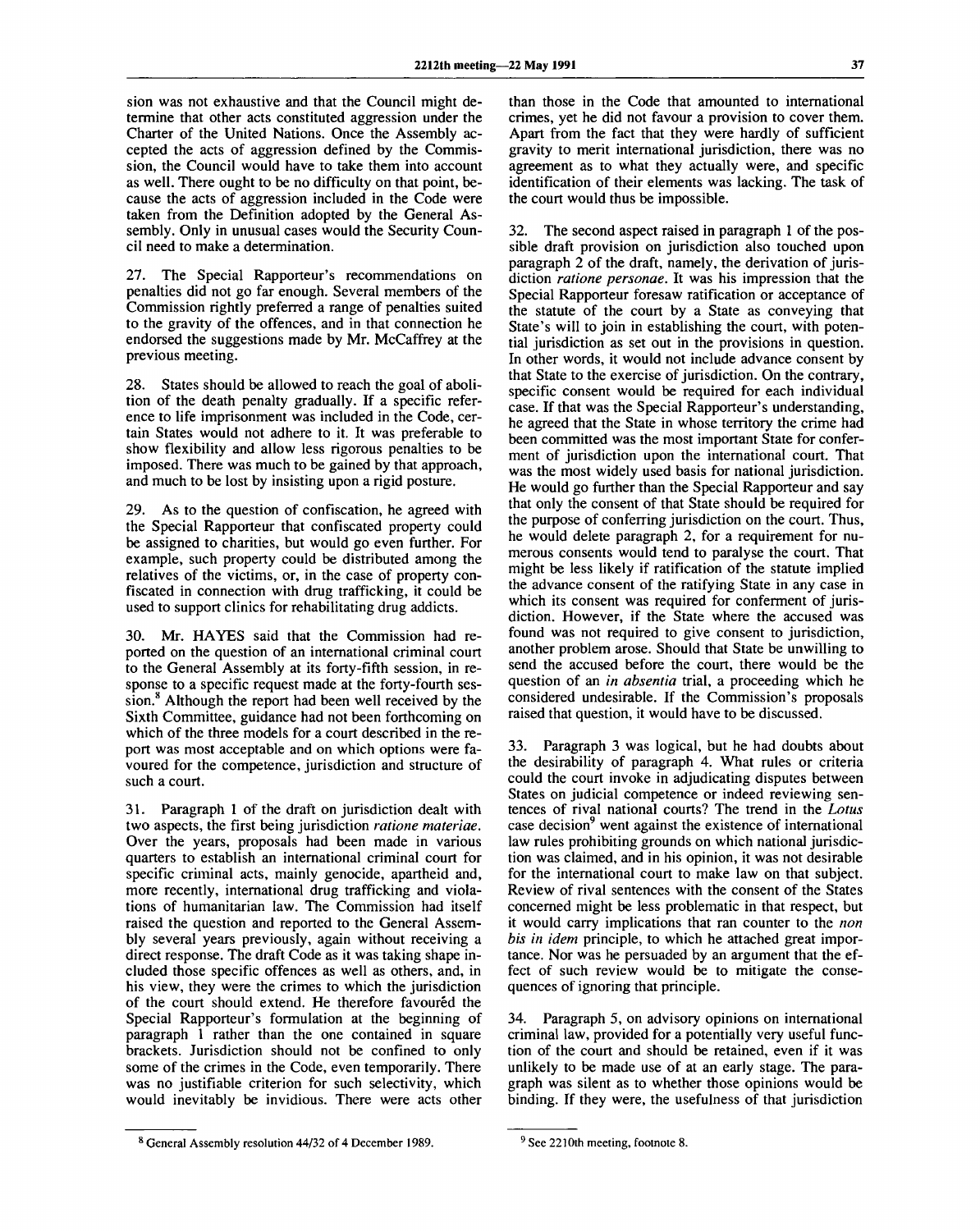in harmonizing the interpretation of international criminal law would be greatly enhanced.

35. As to the draft on instituting proceedings, he suspected that the problem was partly a semantic one, inasmuch as institution of proceedings often meant setting in motion the court proceedings for a prosecution, which was, of course, the function of the prosecuting authority. The Commission's 1990 report<sup>10</sup> on that issue had referred to States or others submitting cases, wording that might be more appropriate than "institution of proceedings". The international criminal court was unlikely to have the benefit of the equivalent of a police force, which most often took the national initiative that led to the prosecuting authority instituting proceedings. That national initiative might also come from individual complainants, and States would be the equivalent of such persons in the context of an international court. The arguments against an initiating role for the Security Council were convincing, and he felt the case against a General Assembly role, although not mentioned, was even more persuasive.

36. Paragraph 2 concerned the complex and difficult question of the relationship between the court and the Security Council when the alleged crime was aggression or threat of aggression. Two solutions to the problem were feasible, but neither was fully satisfactory. The first was that the Security Council alone was empowered under the Charter of the United Nations to determine the existence of any act of aggression, and that the court, as part of the United Nations system, could not make a finding in the absence of such a determination. Since a finding would be an essential element in successfully prosecuting an individual for the crime of aggression, convicting the individual would be impossible unless the Security Council had already determined that an act of aggression had occurred. It had been pointed out in the debate that that was a non-judicial approach, relying as it did on a positive determination on a question, vital to the proceedings, by a non-legal body in which, moreover, five States had a veto, something that enabled them to shield their nationals or others from the court's adjudication.

37. Modified versions of that approach would permit the court to decide the question, either where the Security Council had not addressed it or, having done so, had failed to reach a decision. It would appear that that modification only partly escaped criticism. From the point of view of those supporting precedence for the Security Council determination, it involved the risk of a delayed clash of conclusions if the Security Council subsequently took a different decision on the situation. For opponents of that view, such an approach would still maintain the vital role to be played by a non-legal body in a judicial proceeding.

38. Those who opposed precedence for the Security Council determination based their argument for the second solution on the conviction that the political function of the Security Council and the judicial function of a court were entirely separate and that, in trying an individual for the crime of aggression, the court might, and indeed must, make its own assessment as to whether an act of aggression had taken place before it moved on to the matter of individual responsibility. They rejected the contention that it would be unacceptable to have differing conclusions by the Security Council and the court. The different functions of the two bodies, they maintained, included the fact that one dealt with relationships between States in a political context, whereas the other would consider individuals in a judicial context. They referred to the autonomous nature of the fundamental principles of international law and the Judgment of ICJ in the *Nicaragua* case.<sup>11</sup> Furthermore, the court could also rely on the Definition of Aggression, as adopted by the General Assembly. **12**

39. Those arguments had echoes of attitudes to such related concepts as separation of powers and a system of checks and balances. Indeed, neither of those elements was particularly prominent in the United Nations system, and he was not sure whether that was an argument for or against findings by the court that differed from a determination by the Security Council.

40. It was not surprising that the Commission had failed to resolve such a complex question when it had addressed it in substance in article 12.<sup>13</sup> He tended to favour the separation approach as being judicially more sound and practically more just, but he was not blind to its disadvantages. Further reflection was needed, and he would suggest that the report should identify that point as one on which the Commission would welcome comments in the Sixth Committee's debate.

41. In its 1990 report the Commission had said that its examination reflected a broad agreement in principle on the desirability of establishing a permanent international criminal court,<sup>14</sup> a view that he had consistently shared. There had not been any clear guidance from the General Assembly or from Governments on the fundamental question of establishing a court or on what kind of jurisdiction, if any, they would find acceptable. It was to be hoped that the Commission would pursue the limited mandate it had been given in 1990 to go further into the issues raised in its own report. It might be useful to establish a working group to make greater headway, the Commission's tight schedule notwithstanding. Moreover, the new term of the Commission should be marked by renewed efforts for an early completion of a draft statute for an international court. By presenting solutions to difficult legal and practical problems, the Commission would disprove the recently repeated allegation that such problems had not received serious consideration. In addition, the presentation of a draft would make it clear that what was required for the establishment of the court was the political will to accept the solutions suggested by the Commission or to seek other more feasible but more acceptable ones. That was the only way to bring the question to a conclusion. In the meantime, the Commission, the most suitable body for accomplishing the preparatory work on such a court, must progress at a rate

<sup>10</sup>  *Yearbook... 1990,* vol. II (Part Two).

<sup>&</sup>lt;sup>11</sup> See 2209th meeting, footnote 6.

<sup>&</sup>lt;sup>12</sup> See 2211th meeting, footnote 4.

<sup>&</sup>lt;sup>13</sup> See 2208th meeting, footnote 5.

<sup>14</sup>  *Yearbook ... 1990,* vol. II (Part Two).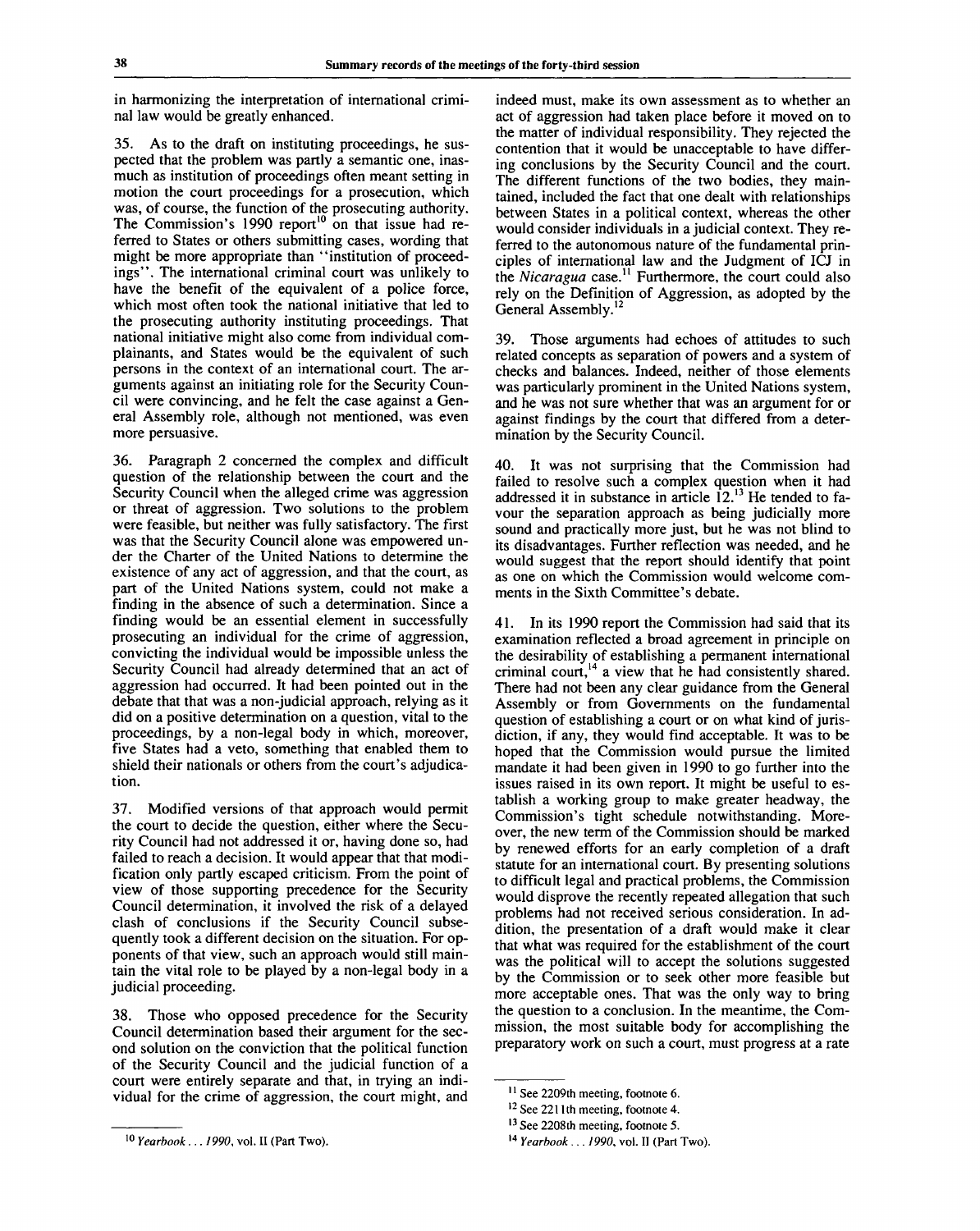that deflected the danger of being outflanked by other less well-equipped bodies.

42. Mr. BARSEGOV, referring first to the question of the jurisdiction of an international criminal court, said that the limitation introduced in paragraph 1 of the draft provision suggested by the Special Rapporteur meant that the State or States in which the crime was alleged to have been committed could, by failing to bring the offender before a national court or to refer the case to the international court, prevent justice from being done. In his commendable desire to be realistic, the Special Rapporteur had overlooked an important aspect of reality, namely, that virtually all crimes against the peace and security of mankind, such as apartheid, genocide, aggression or State terrorism, were generally committed by States in their own territory but were directed against other States or mankind at large. The question of jurisdiction in respect of that category of crimes, which were crimes under international law, was therefore of concern not only to individual States but to the international community as a whole. The fact that, in order to meet the objections of a few members of the Commission, the Special Rapporteur had decided to drop the concept of a crime under international law was to be regretted, especially as the Special Rapporteur himself had previously appeared to be in favour of the concept. Its rejection represented a disavowal of existing conventions on the crimes in question. If those crimes were not crimes under international law, the question of the establishment of an international criminal court lost its importance; the responsibility for trying offenders would then lie with national criminal courts of which the international court, if it ever came into being, would merely be an adjunct. The solution proposed by the Special Rapporteur would thus signify a return to a state of affairs which had existed before the adoption of such instruments as the Genocide Convention.

43. As repeatedly stated on previous occasions, he was prepared, in the interests of strengthening international legality, to accept the universal jurisdiction of a permanent international criminal court in respect of crimes under international law. Such a solution would undoubtedly be the most conducive to the court's political independence and impartiality, as well as to the uniformity of international criminal justice. At the same time, he was prepared to consider other generally acceptable and realistic solutions whereby an international criminal court would be combined with the existing system of prosecuting persons who committed international crimes, or in other words, with the principle of universal criminal jurisdiction exercised by States individually. One such solution would consist in national criminal courts acting as courts of first instance, with a permanent international court as a supreme court dealing with crimes under international law. That solution, however, presupposed a more advanced degree of political culture and worldwide legal integration than existed at the present time. Another, in his view more realistic, scenario would be based on a clear-cut delimitation of the respective jurisdictions of national criminal courts and the permanent international criminal court according to the type of crime. The most serious crimes, such as genocide, aggression and possibly certain others, which directly affected the interests of all mankind, would fall within the

jurisdiction of the international criminal court, and all other international crimes would continue to be tried by national criminal courts.

The question of the international criminal court having review competence in its capacity as a higher court was particularly delicate. On the one hand, such competence could ensure that sentences by national courts complied with international standards and were handed down on appropriate grounds; on the other hand, it was likely to encounter objections from individual States. He hoped that agreement could be reached in the Commission on that issue.

45. The coexistence of national and international criminal jurisdictions would help to ensure that, in accordance with the "try or extradite" principle, no crime under international law would remain unpunished. In cases where the national criminal court refused to institute proceedings, the international criminal court had to have the power, given sufficient grounds, to institute proceedings as a court of first instance, its jurisdiction in such cases being founded, not on the State's discretionary powers of referral of individual cases, but on a general rule of international law. In other words, a national criminal court's refusal to institute proceedings in a case of a crime against the peace and security of mankind would automatically give rise to the jurisdiction of the international criminal court.

46. A historical precedent for that approach was provided by the Niirnberg and Tokyo Tribunals, which had not been established on the basis of acceptance by the States where the crimes had been committed. Without wishing to comment upon the current fashion for deprecating the Niirnberg Principles as being based on the right of the victor, he would point out that the General Assembly resolution mandating the Commission to prepare a draft Code of offences against the peace and security of mankind<sup>15</sup> had also directed it to formulate the principles of international law recognized in the Charter of the Niirnberg Tribunal and in the Judgment of the Tribunal. The existence of those principles and their continuing validity as rules of international law had been recognized by the Commission and could not be ignored.

47. As to the question of whether criminal proceedings in the case of the crimes of aggression or threat of aggression should be subject to prior determination by the Security Council, he disagreed with the argument advanced by some Commission members to the effect that the international criminal court, or even national courts, should not be guided by a prior determination of aggression or threat of aggression by the Security Council because the latter was a political organ, whereas courts of law were legal organs. The Charter of the United Nations required the Security Council to determine the existence of aggression, not the commission of the crime of aggression by individuals. Indeed, an individual could not commit the crime of aggression; aggression being committed by a State had to be determined by the Security Council. Whether an individual had participated in the act of aggression, the extent of his involvement and

<sup>&</sup>lt;sup>15</sup> General Assembly resolution 177 (II) of 21 November 1947.